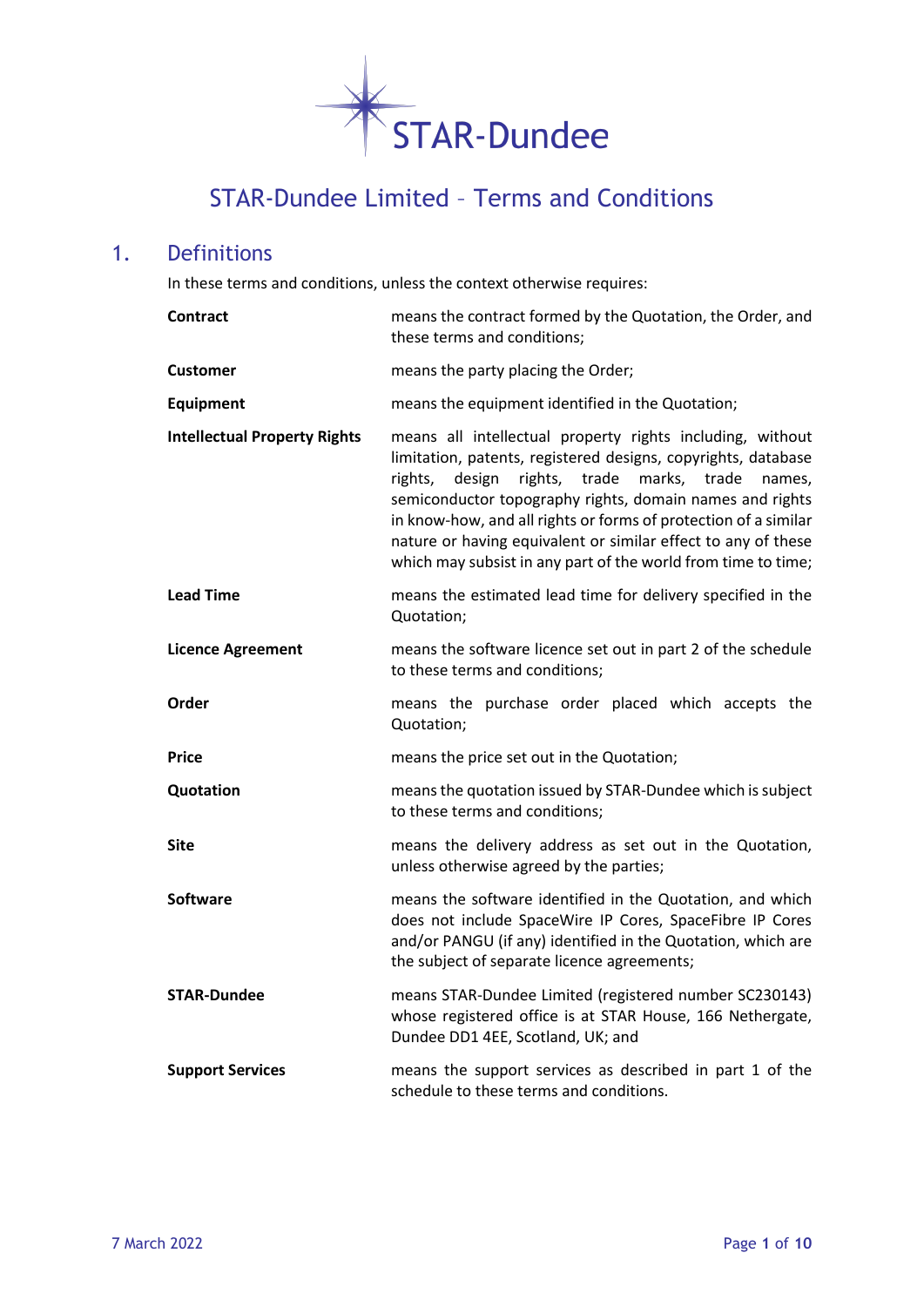

# 2. General

- 2.1. STAR-Dundee will supply the Equipment, the Software and the Support Services, and the Customer has agreed to accept the same, on the terms of the Contract.
- 2.2. No terms or conditions contained in or delivered with the Order or any other document will form part of the Contract unless expressly agreed by STAR-Dundee in writing.
- 2.3. The Customer will have a period of thirty days from the delivery of the Equipment and Software to the Site to evaluate whether they are entirely suitable for its purposes ("**the Evaluation Period**"). Unless the Customer returns the Equipment and Software (and any associated documentation) to STAR-Dundee (at the Customer's expense) before the expiry of the Evaluation Period with an explanation, in reasonable detail, of the reason for their not being suitable, then the Customer will be deemed to have accepted the Equipment and Software (without prejudice to any remedy under clause [6](#page-2-0) below) on the expiry of the Evaluation Period.

## <span id="page-1-1"></span>3. Price and Payment

- <span id="page-1-0"></span>3.1. The Customer will pay the Price. The Quotation will state whether the Price is inclusive of any carriage, insurance and export clearance costs incurred by STAR-Dundee in delivery of the Equipment and Software to the Site. Where the Price is exclusive of carriage, insurance and export clearance costs (Ex Works), the Customer is responsible for the organisation and cost of carriage, insurance, export clearance.
- <span id="page-1-2"></span>3.2. STAR-Dundee will be entitled to invoice the Customer for the sums set out in clause [3.1](#page-1-0) above and any applicable value added tax, withholding tax or other sales tax on delivery of the Equipment and Software to the Site.
- 3.3. The fees for Support Services shall be STAR-Dundee's standard fees as notified to the Customer from time to time, or otherwise as agreed between the parties and shall be invoiced by STAR-Dundee to the Customer annually in advance.
- 3.4. Any invoice must be paid by the Customer within thirty days of its date unless otherwise agreed by STAR-Dundee in writing. Payment by the due date shall be considered to be of the essence of the Contract.
- 3.5. STAR-Dundee reserves the right to charge the Customer interest in respect of late payment of any sum due under the Contract (before and after any judgement) at the rate of 4% per annum above the base rate from time to time of the Bank of England from the due date until payment.
- 3.6. The Customer shall pay all amounts due under the Contract in full without any deduction or withholding except as required by law and the Customer shall not be entitled to assert any credit, set-off or counterclaim against STAR-Dundee in order to justify withholding payment of any such amount in whole or in part.

### 4. Delivery

4.1. STAR-Dundee shall use reasonable endeavours to deliver the Equipment and Software to the Site in accordance with the Lead Time. Time of delivery will not be of the essence of the Contract.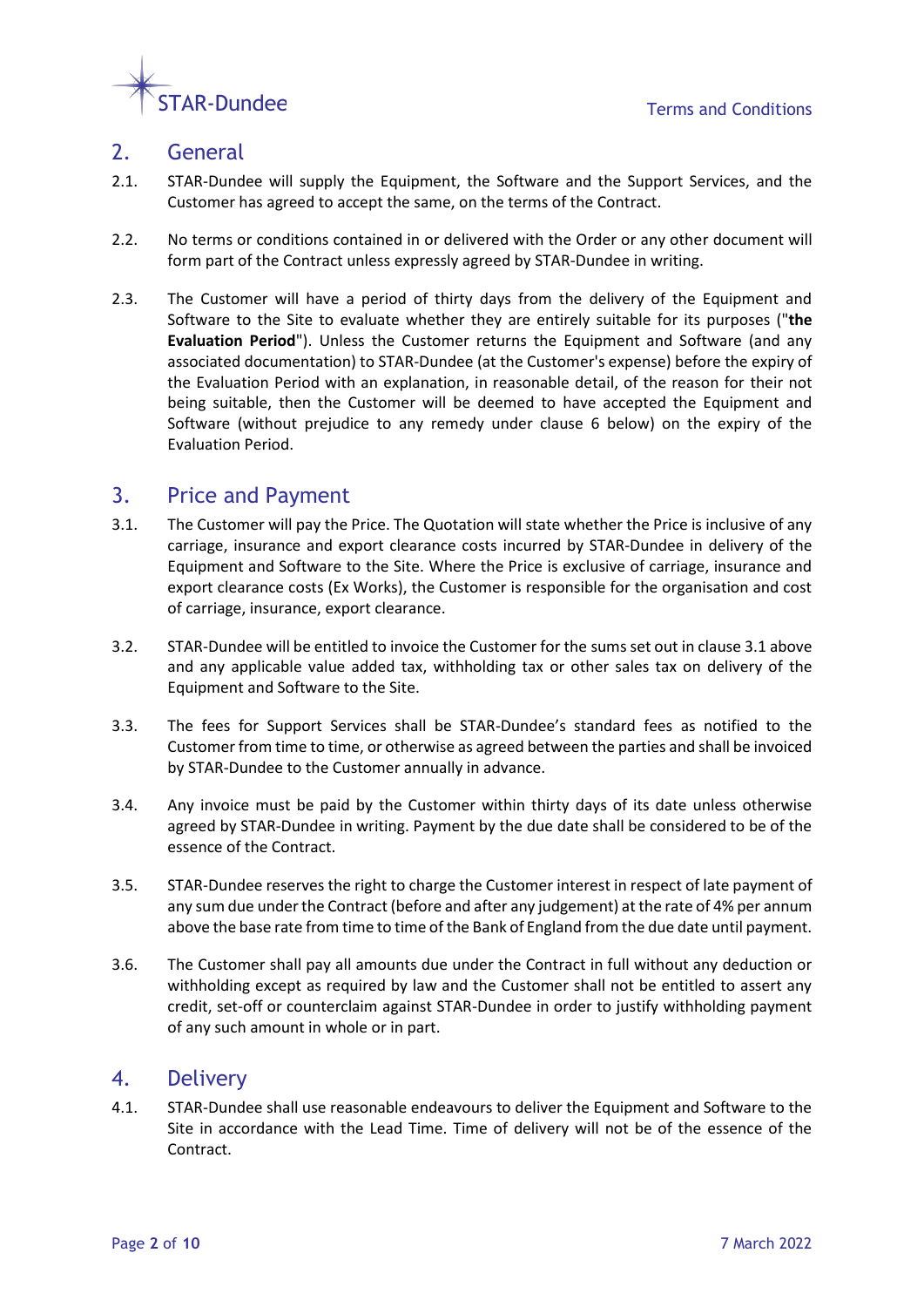

#### Terms and Conditions

4.2. The Customer shall be responsible for installation of the Equipment and Software, provided that STAR-Dundee shall provide by e-mail, as part of the Support Services, such assistance to the Customer as may reasonably be requested.

### 5. Title and Risk

- 5.1. Title to the Equipment shall not pass to the Customer until the full Price (and other sums due under claus[e 3\)](#page-1-1) for that Equipment has been received by STAR-Dundee, the date of receipt of such full payment being the "**Payment Date**".
- <span id="page-2-1"></span>5.2. Until the Payment Date, the Customer shall not be entitled to sell, transfer, lease, charge, assign by way of security, or otherwise deal in, or encumber the Equipment and the relationship between STAR-Dundee and the Customer in respect of the Equipment including any proceeds of sale or other consideration therefor shall be a fiduciary one.
- 5.3. If in breach of clause [5.2](#page-2-1) above the Customer sells the Equipment prior to the Payment Date then any proceeds of sale in respect thereof and all rights arising under or in respect of the said sale shall be held (in the case of the proceeds of sale in a separate account) by the Customer as trustee for STAR-Dundee.
- 5.4. If after the Equipment has been delivered to the Customer but before title to the Equipment passes to the Customer, the Customer becomes subject to any of the events listed in clause [9.1.2,](#page-4-0) or STAR-Dundee reasonably believes that any such event is about to happen and notifies the Customer accordingly, then, provided that the Equipment has not been resold, or irrevocably incorporated into another product, and without limiting any other right or remedy STAR-Dundee may have, STAR-Dundee may require the Customer to deliver up the Equipment and, if the Customer fails to do so promptly, enter any premises of the Customer, or of any third party where the Equipment is stored, in order to recover it.
- 5.5. Risk in the Equipment and (if relevant) the physical medium upon which the Software is delivered shall pass to the Customer upon delivery to the Site.
- 5.6. As between STAR-Dundee and the Customer, all Intellectual Property Rights in the Equipment and Software and any documentation supplied shall remain with STAR-Dundee, and no Intellectual Property Rights are transferred by the Contract.
- 5.7. The Customer is licensed to use the Software subject to the terms of the Licence Agreement. The defined term the "**End-User**" in the Licence Agreement means, for the purposes of the Contract, the Customer. The Customer shall, and shall ensure that all its agents and employees shall, comply with the terms of the Licence Agreement.

### <span id="page-2-0"></span>6. Warranty

- <span id="page-2-2"></span>6.1. Subject to the limitations upon its liability set out in claus[e 7](#page-3-0) below, STAR-Dundee warrants to the Customer, for a period of 12 months from delivery:
	- (a) that the Equipment will be free from defects;
	- (b) that for any Software supplied under the Contract, that Software shall comply with any specifications contained in any installation, technical or operating instructions provided to the Customer by STAR-Dundee relating to that Software; and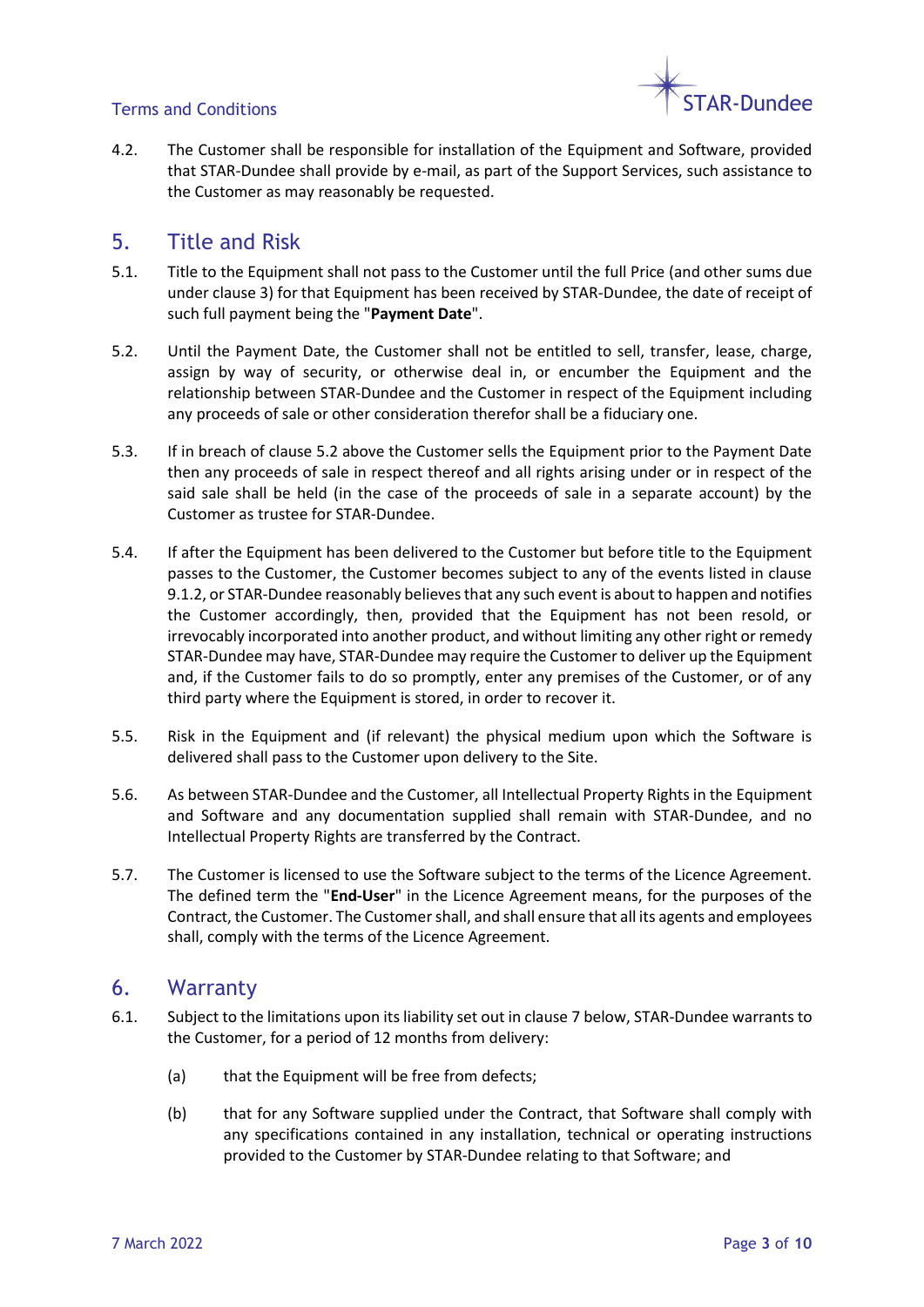

- (c) that all Support Services provided hereunder shall be performed with reasonable skill and care.
- <span id="page-3-2"></span>6.2. Subject to clause [6.3](#page-3-1) below, where the Equipment or Software is found not to comply with claus[e 6.1,](#page-2-2) STAR-Dundee shall repair or, in its sole discretion, replace, the defective Equipment or Software free of charge.
- <span id="page-3-1"></span>6.3. The obligations of STAR-Dundee contained in claus[e 6.2](#page-3-2) above shall be conditional upon:
	- (d) notice being given of the defect or non-compliance within 5 working days of the defect or non-compliance becoming apparent;
	- (e) such notice being served within 12 months of delivery;
	- (f) the defective or non-compliant Equipment or Software being returned to STAR-Dundee;
	- (g) the defect or non-compliance not having arisen because the Customer has incorrectly stored, installed, used, modified, repaired or maintained the Equipment or Software or used it contrary to the terms of the Contract; and
	- (h) such defect or non-compliance being found to have arisen from STAR-Dundee's faulty design, workmanship or materials.
- 6.4. Subject to the foregoing, and with the exception of the terms implied by section 12 of the Sale of Goods Act 1979, all conditions, warranties, terms and undertakings, express or implied, statutory or otherwise in respect of the Equipment, the Software and the provision of the Support Services are hereby expressly excluded. In particular, without limitation, no warranty is given that the Equipment or Software will produce a certain result or will be fit for purpose.

# <span id="page-3-0"></span>7. Limitation of Liability

- 7.1. The following provisions set out STAR-Dundee's entire liability (including any liability for the acts and omissions of its employees, agents and subcontractors) to the Customer arising out of, or in connection with this Agreement AND THE CUSTOMER'S ATTENTION IS IN PARTICULAR DRAWN TO THE PROVISIONS OF THIS CLAUSE [7.](#page-3-0)
- <span id="page-3-3"></span>7.2. STAR-Dundee's liability to the Customer for death or personal injury resulting from its negligence, or for fraudulent misrepresentations or for any liability which cannot in law be limited, shall not be limited.
- 7.3. Subject to the provisions of clause [7.2](#page-3-3) above, and where permitted by law, STAR-Dundee's entire liability to the Customer, in aggregate, for all claims, losses, damages, costs and expenses arising out of or relating to the Contract, whether in contract, negligence, strict liability, breach of statutory duty or otherwise howsoever, shall be limited to the Price paid by the Customer to STAR-Dundee.
- 7.4. Subject to clause [7.2](#page-3-3) above, and where permitted by law, STAR-Dundee shall not be liable to the Customer for:
	- 7.4.1. loss of profits, loss of goodwill or loss of anticipated savings; or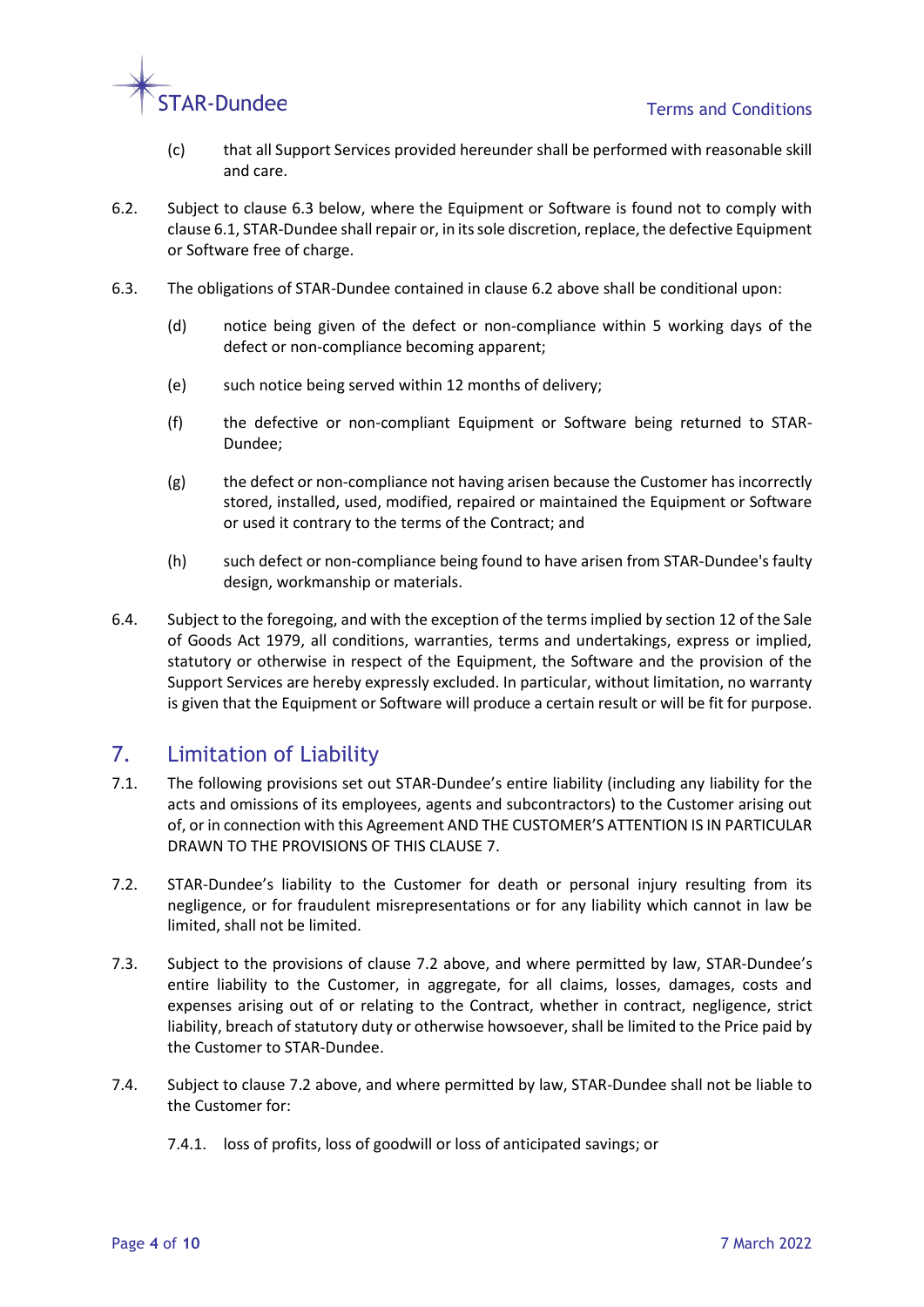

#### Terms and Conditions

7.4.2. any type of special, indirect or consequential loss (including without limitation loss or damage suffered by the Customer as a result of an action brought by a third party);

in each case whether such loss was reasonably foreseeable or not and even if STAR-Dundee had been advised of the possibility of the Customer incurring the same.

# 8. Confidentiality

- <span id="page-4-1"></span>8.1. Each of STAR-Dundee and the Customer undertakes to the other both during and after the termination of the Contract to:
	- 8.1.1. keep confidential all information (written or oral) concerning the business and affairs of the other that it shall have obtained or received as a result of the discussions leading up to or the entering into or performance of the Contract (the "**Information**");
	- 8.1.2. not without the other's written consent disclose the Information in whole or in part to any other person save those of its employees or contractors involved in the implementation of the works carried out under the Contract from time to time and who have a need to know the same; and
	- 8.1.3. to use the Information solely in connection with the implementation of the Contract and not for its own benefit or the benefit of any third party.
- 8.2. The provisions of clause [8.1](#page-4-1) above shall not apply to the whole or any part of the Information to the extent that it is:
	- 8.2.1. already in the other party's possession other than as a result of a breach of this clause;
	- 8.2.2. in or comes in the public domain;
	- 8.2.3. is independently developed by the other party; or
	- 8.2.4. is required to be disclosed by law.

### 9. Termination

- <span id="page-4-0"></span>9.1. STAR-Dundee may terminate the Contract forthwith by notice in writing to the Customer if the Customer:
	- 9.1.1. is in material breach of any of its obligations under the Contract;
	- 9.1.2. is unable to pay its debts or enters into liquidation (other than for the purpose of effecting a reconstruction or amalgamation) whether compulsorily or voluntarily or compounds with or convenes a meeting of its creditors or has a receiver appointed of all or any part of its assets or takes or suffers any similar action in consequence of a debt, or ceases for any reason to carry on business; or
	- 9.1.3. fails to pay any invoice by the due date, without prejudice to STAR-Dundee's right to receive interest for non-payment.

## 10. Consequences of Termination

10.1. Upon the termination of the Contract howsoever arising: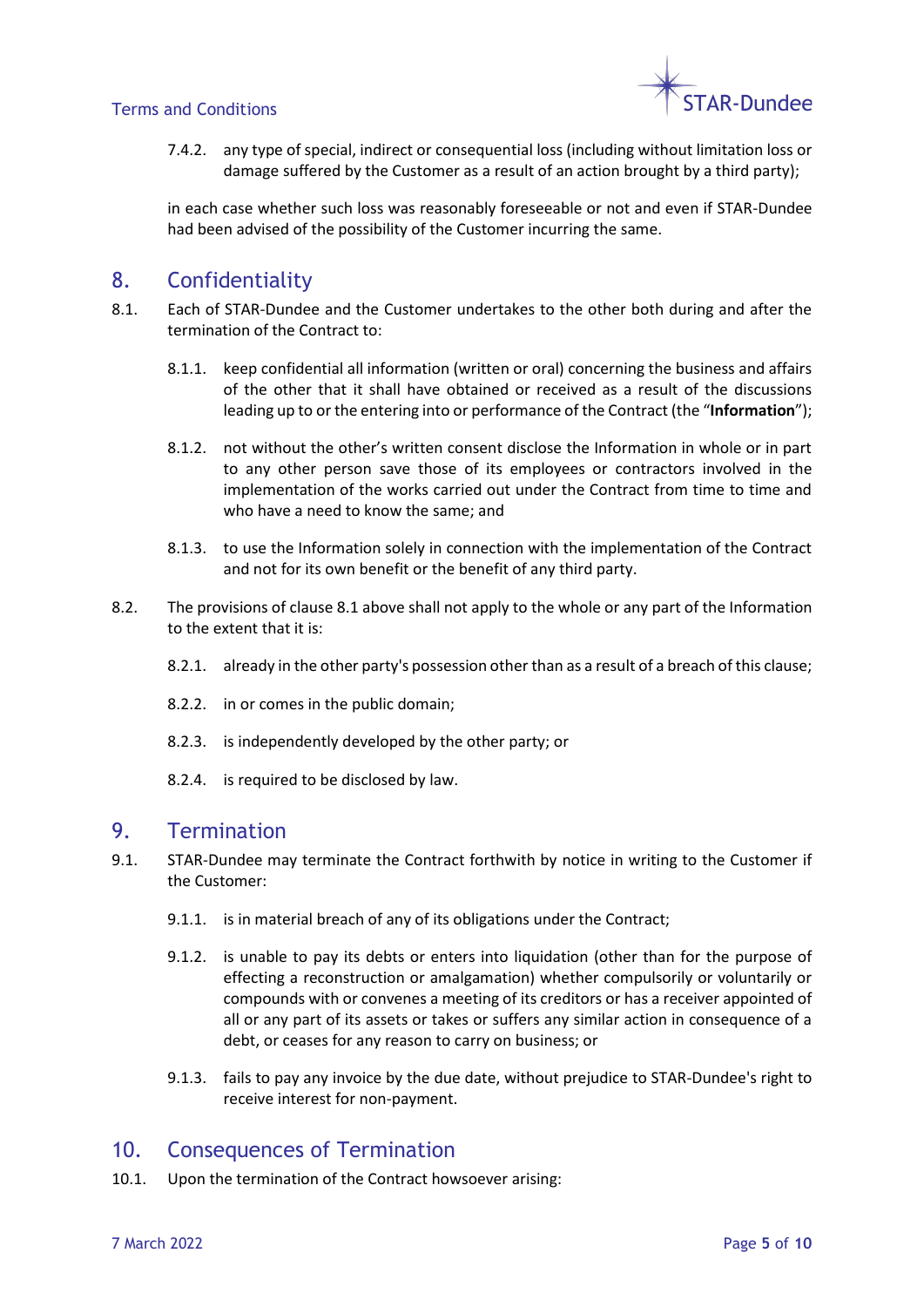

- 10.1.1. if termination has arisen where the invoice issued under clause [3.2](#page-1-2) above has not been paid in full, the Customer will at the request of STAR-Dundee (and without prejudice to any other remedy of STAR-Dundee) return the Equipment within 7 days; and
- 10.1.2. the Customer will return or destroy any copies of the Software and associated documentation and all licences granted hereunder will terminate.

### 11. Assignation

Save as expressly permitted by the Contract, the Customer shall not, without obtaining the prior written consent of STAR-Dundee, assign or transfer or sub-contract or charge or deal in any other manner with either the benefit or the burden of the Contract or any of its rights or obligations hereunder or purport to do any of the same. Any such purported assignation, assignment, transfer, sub-contracting, charging or dealing shall be null and void and without any force or effect.

## 12. Independent Contractors

STAR-Dundee and the Customer are independent contractors and nothing in the Contract is intended to or shall operate to create a partnership or joint venture of any kind between the parties or to authorise either party to act as agent for the other, and no party shall have authority to act in the name or on behalf of or otherwise to bind the other in any way (including, but not limited to the making of any representation or warranty, the assumption of any obligation or liability and the exercise of any right or power).

### 13. Amendments

No amendment to or variation of the Contract shall be effective unless it is in writing and signed by or on behalf of the parties.

### 14. Severance

If any provision of the Contract is or becomes illegal, invalid or unenforceable in any jurisdiction, that shall not affect the legality, validity or enforceability in that jurisdiction of any other provision of the Contract or the legality, validity or enforceability in any other jurisdiction of that or any other provision of the Contract.

#### 15. Entire Agreement

The Contract constitutes the entire agreement and understanding of the parties and supersedes any previous agreements or negotiations between the parties relating to the subject matter hereof.

# 16. No Reliance on Additional Warranties

Each of the parties acknowledges and agrees that in entering into the Contract it does not rely upon, and shall have no remedy in respect of, any statement, representation, warranty or undertaking (whether negligently or innocently made) of any person (whether a party to the Contract or not) other than as expressly set out in the Contract. Nothing excludes any liability for fraudulent misrepresentations made by either party.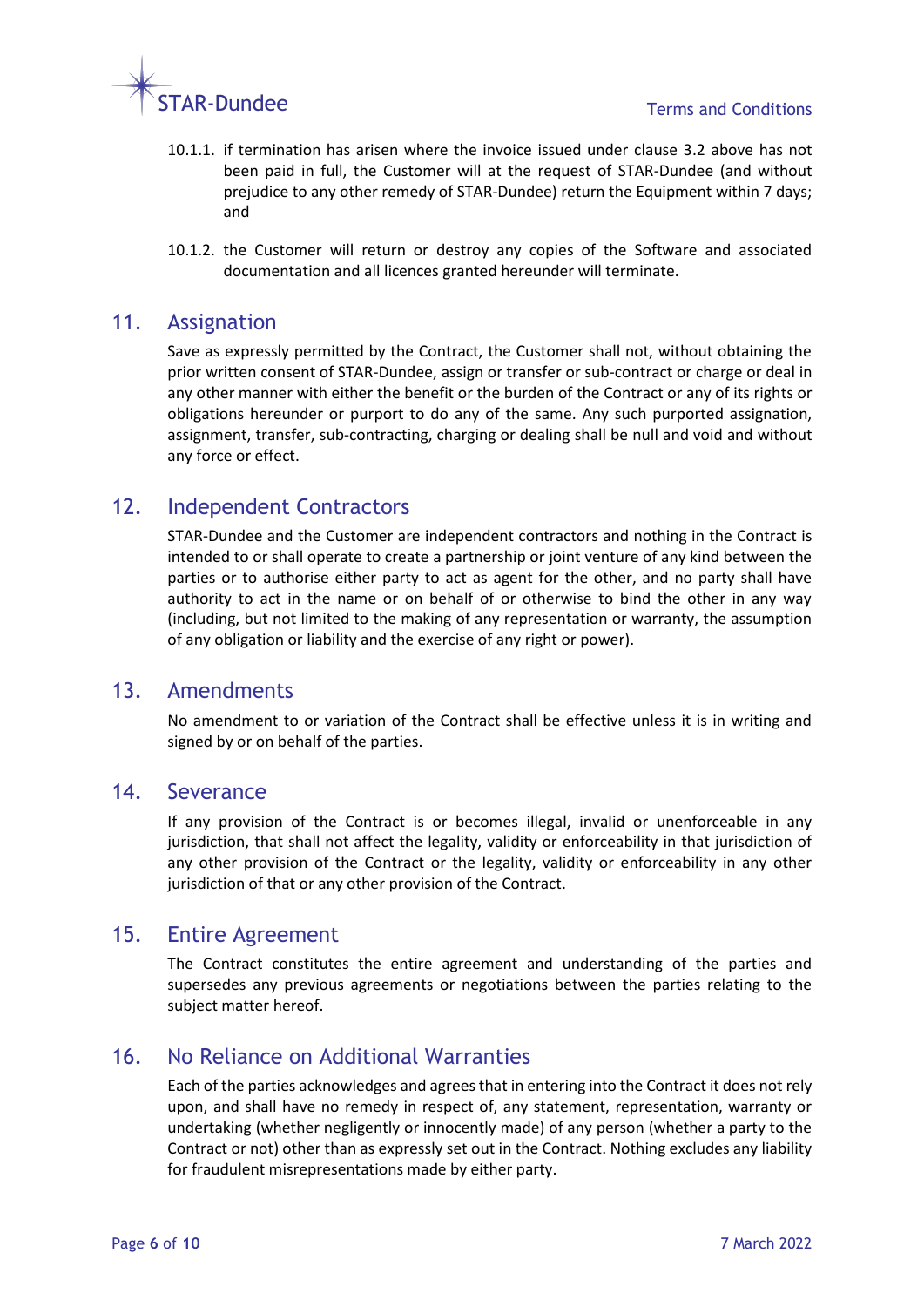Terms and Conditions



# 17. Rights of Third Parties

A person who is not party to the Contract shall have no right to enforce any term of the Contract.

### 18. Force Majeure

Neither party shall be liable for any delay or failure to perform any of its obligations under the Contract (other than the payment of money) if such delay or failure is due to any cause or circumstance beyond its reasonable control.

# 19. Governing Law and Jurisdiction

The Contract shall be governed by, and construed in accordance with, the law of Scotland.

Each party hereby irrevocably submits to the exclusive jurisdiction of the Scottish courts as regards any claim, dispute or matter arising out of or relating to the Contract and its implementation and effect, provided that the foregoing shall not prevent STAR-Dundee from raising proceedings in any appropriate forum in respect of infringement of intellectual property rights or breach of the Contract.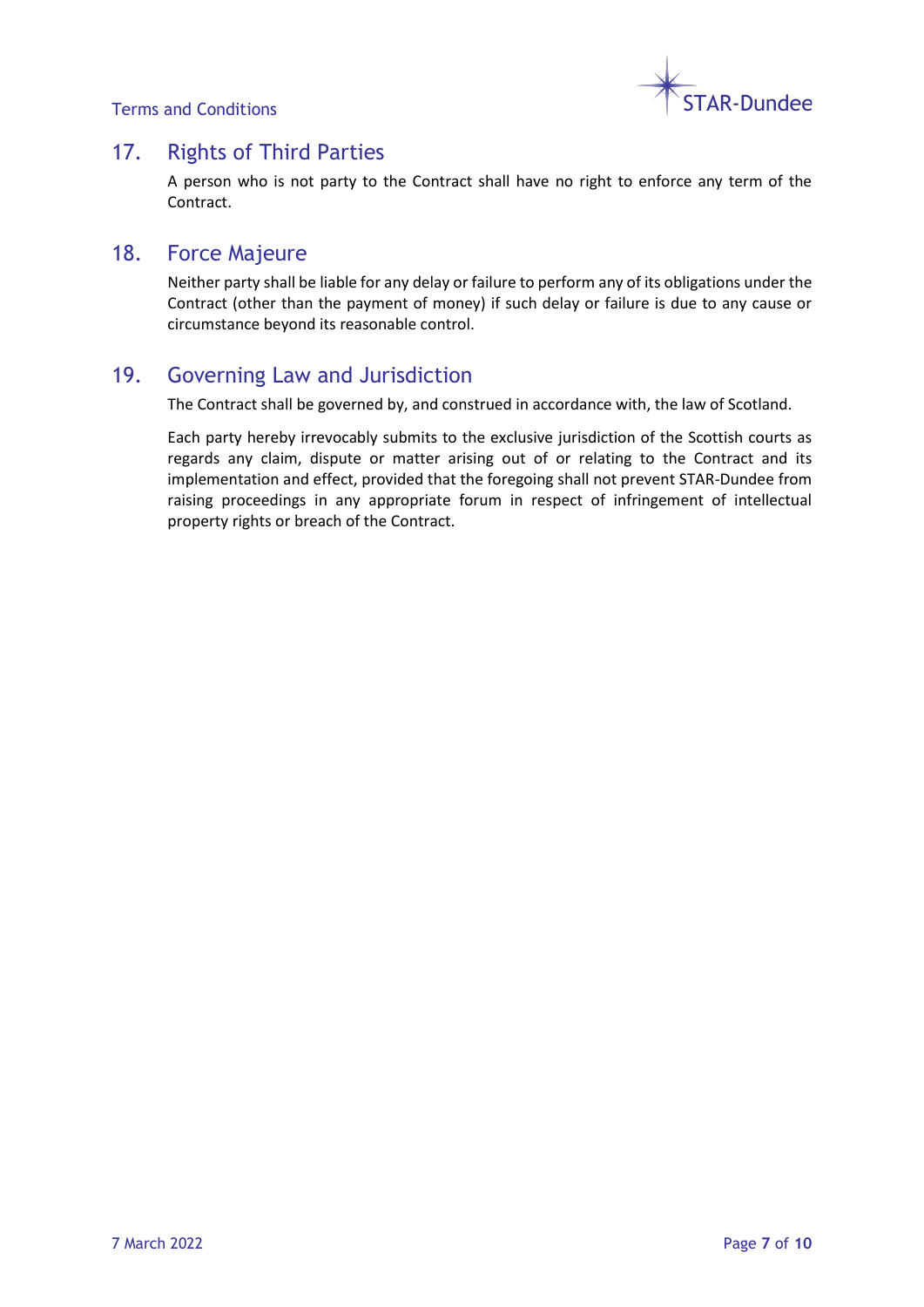

**This is the Schedule in two parts referred to in the foregoing terms and conditions.**

# PART<sub>1</sub>

# SUPPORT SERVICES

Twelve months support is included in the Price. Thereafter support will be provided at STAR-Dundee's standard fees as notified to the Customer from time to time.

Any updates to the Software which are produced for general release will be provided free of charge.

STAR-Dundee will use reasonable endeavours to fix any defect in the Software by way of an upgrade, patch or workaround, and any defect in the Equipment by upgrade, patch, workaround, repair or replacement, provided the defect is reported to STAR-Dundee by email and, where requested by STAR-Dundee, the Customer returns the Equipment to STAR-Dundee. STAR-Dundee will not be obliged to undertake remote diagnostics nor provide support at the Customer's premises or at any other location.

The Customer acknowledges that no warranty is given that any issue may be resolved within a certain time or at all. In particular, and due to the Customer having had the opportunity to evaluate the Software and Equipment, STAR-Dundee does not warrant that it will be able to assist the Customer to achieve any specific results from use of the Equipment or Software which STAR-Dundee considers not to be feasible.

Faults arising from the following causes will not be diagnosed and rectified as part of the Support Services:

- repair, adjustment, alteration or modification of the Software or Equipment by any person other than STAR-Dundee or without STAR-Dundee's prior written consent;
- improper use or operation of the Software or Equipment;
- use of the Software with hardware other than the Equipment;
- addition/removal of accessories, attachments or other devices to/from Equipment;
- causes external to the Equipment or Software;
- fair wear and tear to the Equipment;
- failure by the Customer to implement recommendations in respect of or solutions to faults previously advised by STAR-Dundee;
- breach by the Customer of any of its obligations under the Contract, which breach reasonably affects the ability of STAR-Dundee to provide the Support Services; or
- the Customer's failure to install and use in substitution for the previous release any update to the Software within 30 days of receipt of the same, where such installation and use would have prevented the fault occurring.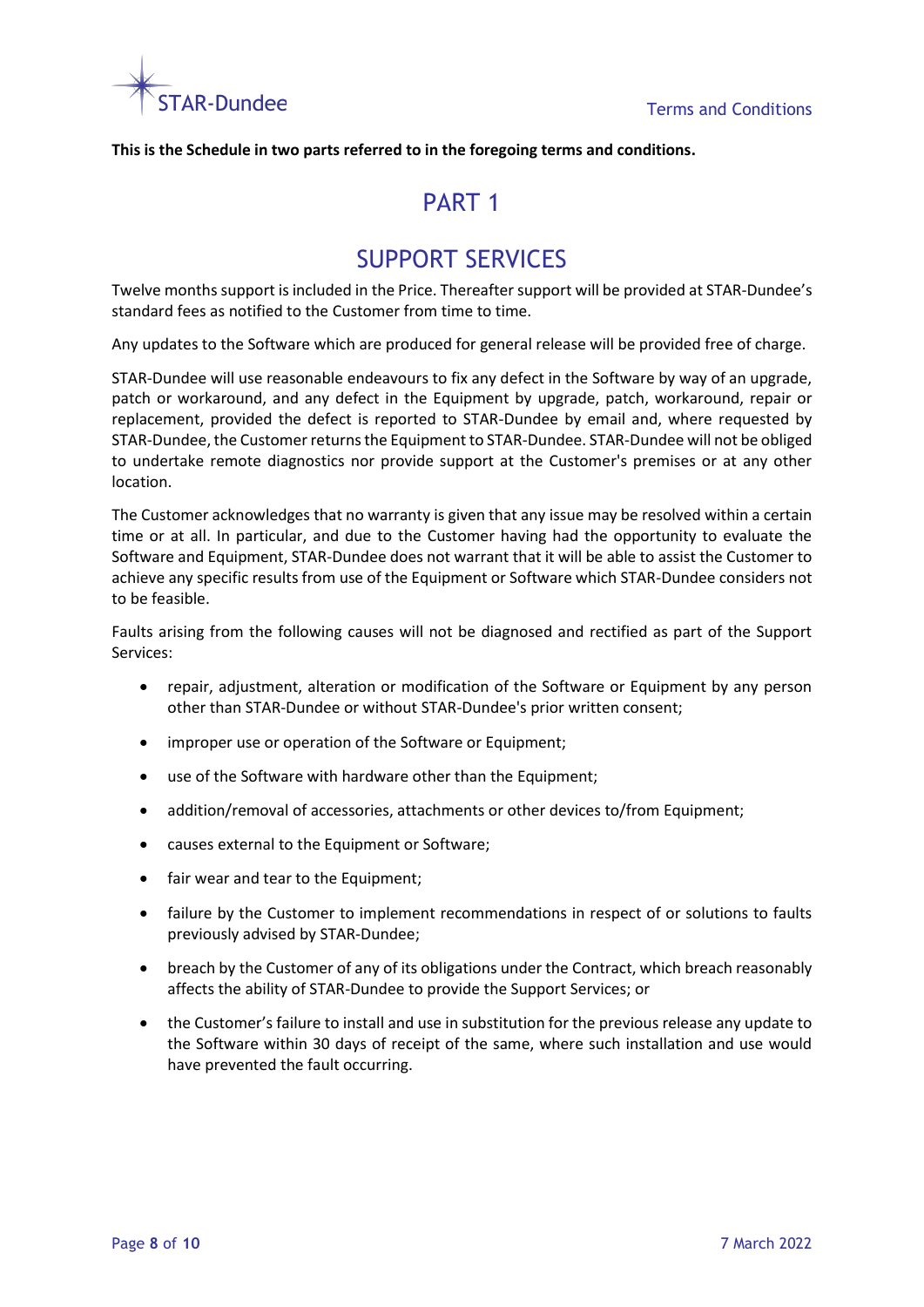

# PART<sub>2</sub>

# END USER LICENCE AGREEMENT

This End-User Licence Agreement will appear on screen when the Software is installed and is a legal agreement between the user and STAR-Dundee as well as between the Customer and STAR-Dundee as part of the Contract.

#### **End-User Licence Agreement for STAR-Dundee Software**

#### **IMPORTANT-PLEASE READ CAREFULLY:**

This End-User Licence Agreement is a legal agreement between you, (the "**End-User**"), and STAR-Dundee, which governs your use of the software ("**Software**") and any associated documentation, instructions, example software or other materials provided with the software ("**Associated Materials**").

By installing the Software you agree to be legally bound by the terms of this End-User Licence Agreement which are noted below.

IF YOU DO NOT AGREE to the terms of this End-User Licence Agreement, STAR-Dundee cannot licence the Software to you and you may not, under any circumstances, install or otherwise use the Software.

#### **Terms and Conditions of End User License**

## 1. Ownership of Copyright

Copyright and all other proprietary rights in the Software, including any copies made for archival purposes, and in the Associated Materials shall remain at all times with STAR-Dundee regardless of the form or media in which the Software or Associated Materials exist. This licence does not constitute a sale of the Software or Associated Materials or any copies thereof.

## 2. Licence

STAR-Dundee grants the End-User a non-transferable, non-exclusive licence to 1) use the Software with the supplied Equipment, and 2) use the Associated Materials. Unless multiple licences have been purchased, the End-User may not use the Software with more than one Equipment unit concurrently. STAR-Dundee further grants the End-User a licence to make one copy of the Software solely for archival purposes. The End-User is solely responsible for installation.

# 3. Restrictions on the use and transfer of the Software

Except with the express written permission of STAR-Dundee the End-User may NOT:

- Rent, lease or allow any third party access to the Software.
- Transfer the Software and/or the licence granted hereunder to any third party.
- Save as permitted by law, reverse engineer, decompile, disassemble or use the Software to create any derivative software, provided that, for the avoidance of doubt, nothing in the foregoing shall prevent the End-User from building additional software that calls upon the Software to perform a function.